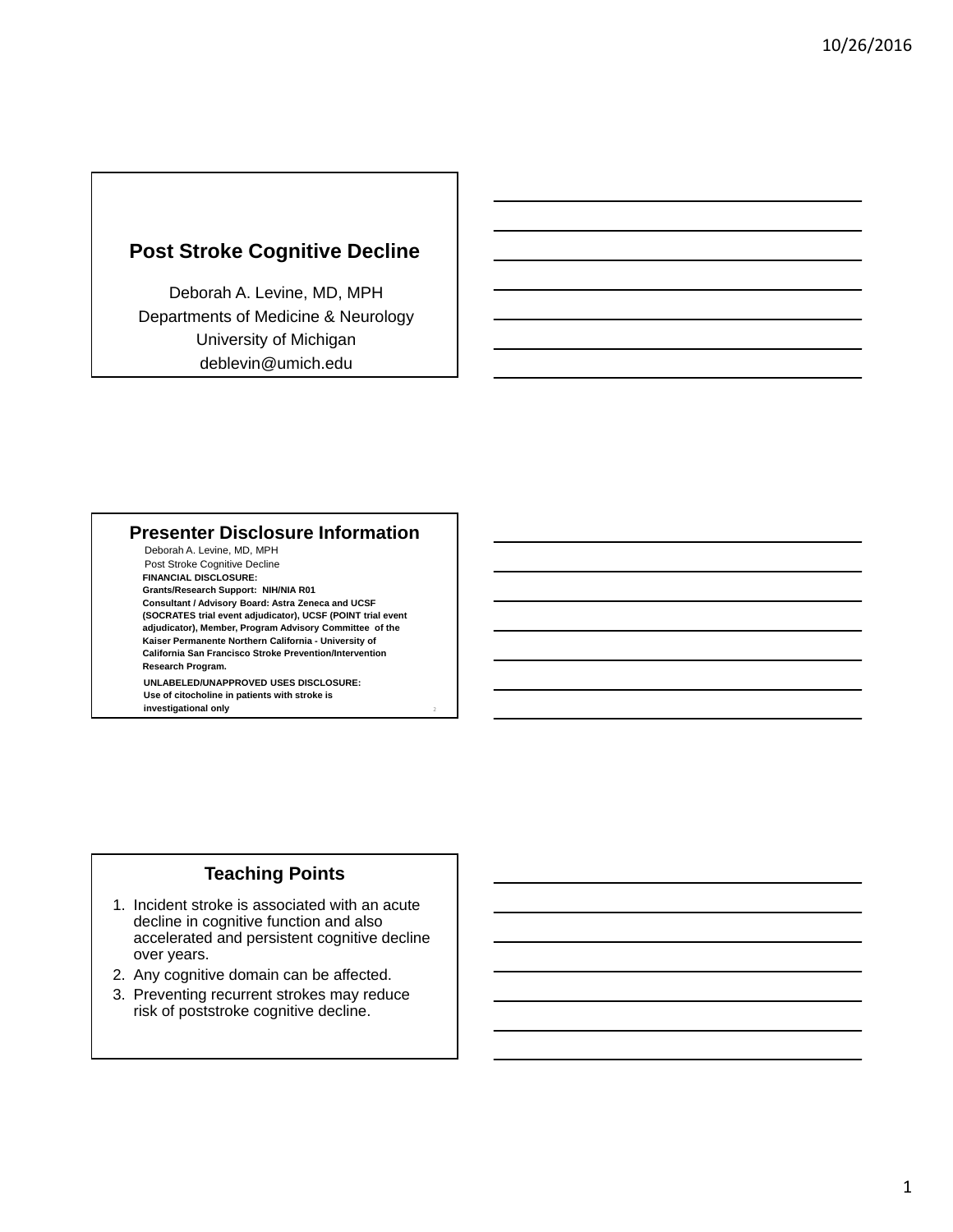## **Outline**

- Epidemiology
- Clinical presentation
- Pathogenesis
- Management

- Epidemiology
- Clinical presentation
- Pathogenesis
- Management



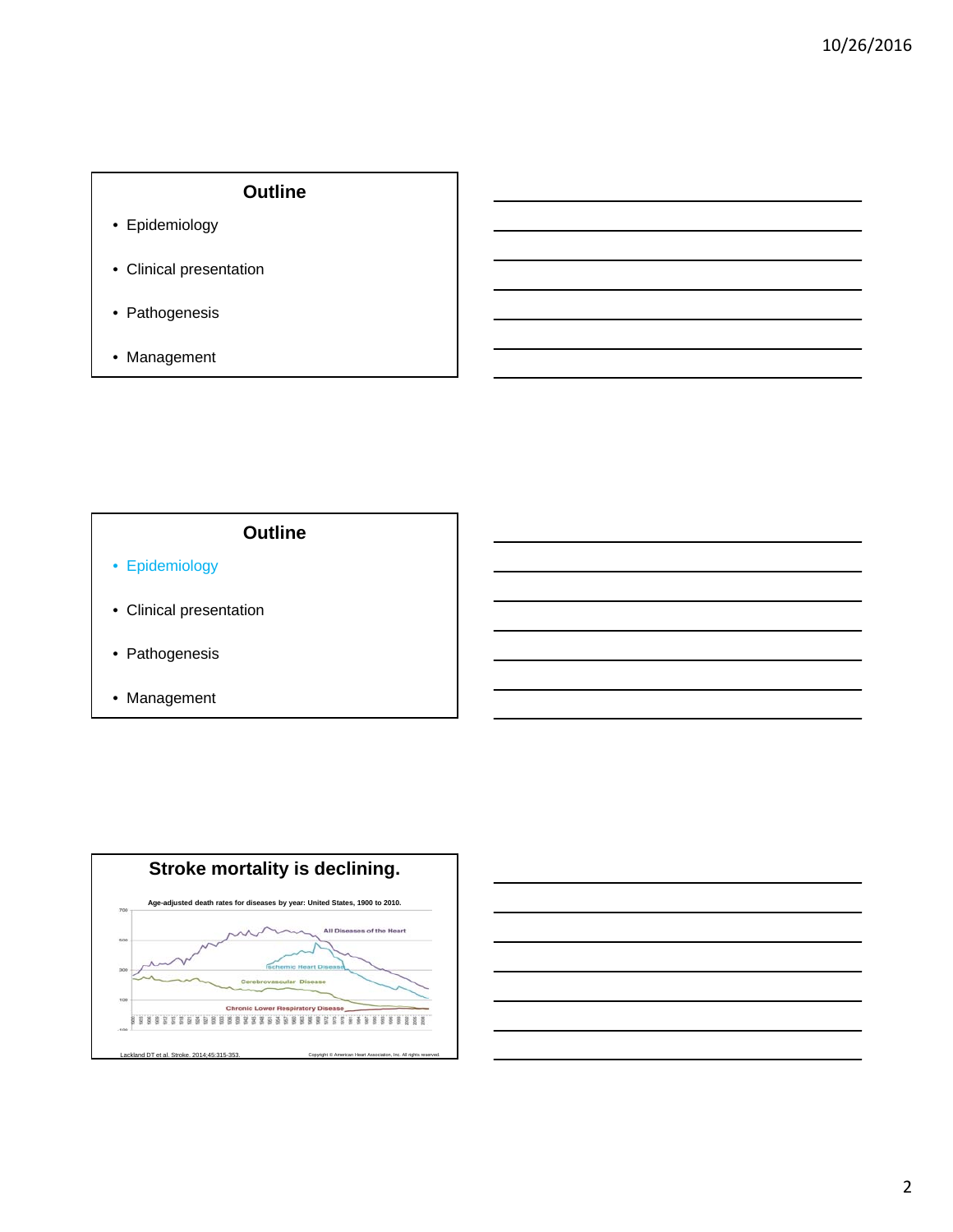## **Poststroke dementia is increasing.**

- Up to 30% of stroke survivors have poststroke dementia.
	- 10% have dementia before stroke.
	- 10% have dementia after first stroke.
	- 33% have dementia after recurrent stroke.
- Prevalence of poststroke cognitive decline (both dementia and cognitive impairment) is increasing in older adults.

Pendlebury ST, Rothwell PM. Lancet Neurol 2009;8:1006-18. Ukraintseva S et al. Stroke 2006;37:1155-59. Edwards JD et al. Stroke 2010;41:996-1000.

#### **Stroke disability is increasing.**

- Stroke disability is increasing.
	- Over the last twenty years, disability rates—years lived with disability—for stroke rose 40%, the *only major disease* showing a significant increase.
- Cognitive decline is a major cause of disability in stroke survivors.

Murray CJ et al. JAMA 2013;310:591-606. Tatemichi TK et al. J Neurol Neurosurg Psychiatry 1994;57:202-7. Patel MD et al. J Am Geriatr Soc 2002;50:700-6.

#### **Cognitive decline has risks.**

Poststroke cognitive decline is associated with:

- Mortality
- Disability
- Institutionalization
- Recurrent stroke
- Poorer quality of life

Dhamoon MS et al. Neurology 2010;75:328-34. Moroney JT et al. J Am Geriatr Soc 1999;47:824-9. Barba R et al. Stroke<br>2002;33:1993-8. Patel MD et al. J Am Geriatr Soc 2002;50:700-6. Moroney JT et al. Neurology 1997;48:1317-2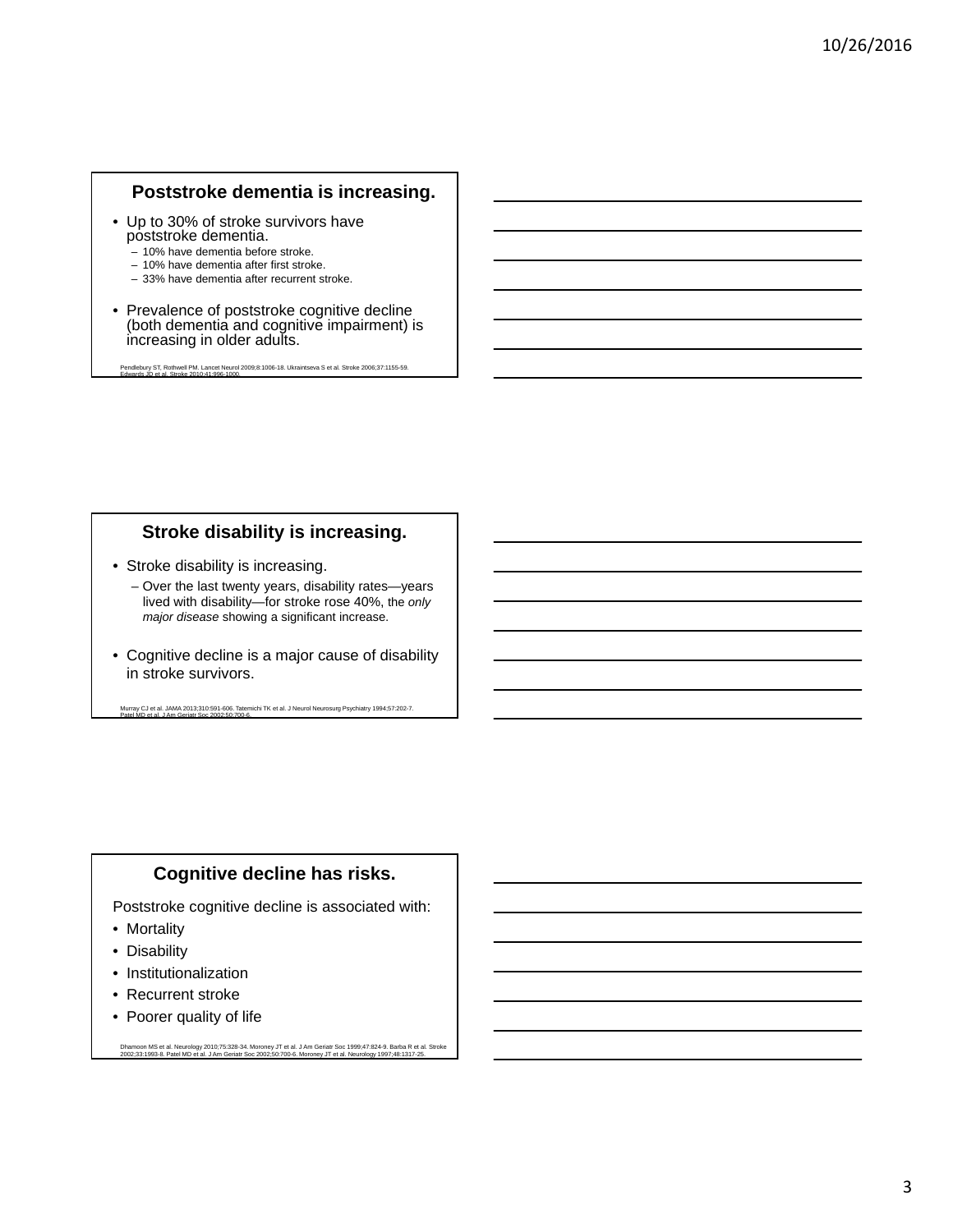## **What are risk factors for PSCD?**

#### **What are risk factors for PSCD?**

- Older age
- Left hemisphere stroke
- Low education level Stroke severity • Atrial fibrillation
- - Recurrent stroke
- decline
- Prestroke cognitive Cerebral atrophy on brain imaging
- Diabetes?
- 
- Hypertension? Pendlebury ST, Rothwell PM. Lancet Neurol. 2009;8:1006-18. Dhouri A et al. Circulation 2013;128:1341-8. del Ser T et al. Stroke 2005;36:2670-5. Ankolekar S et al. J Stroke Cerebrovasc Dis 2014;23:1821-9.

- Epidemiology
- Clinical presentation
- Pathogenesis
- Management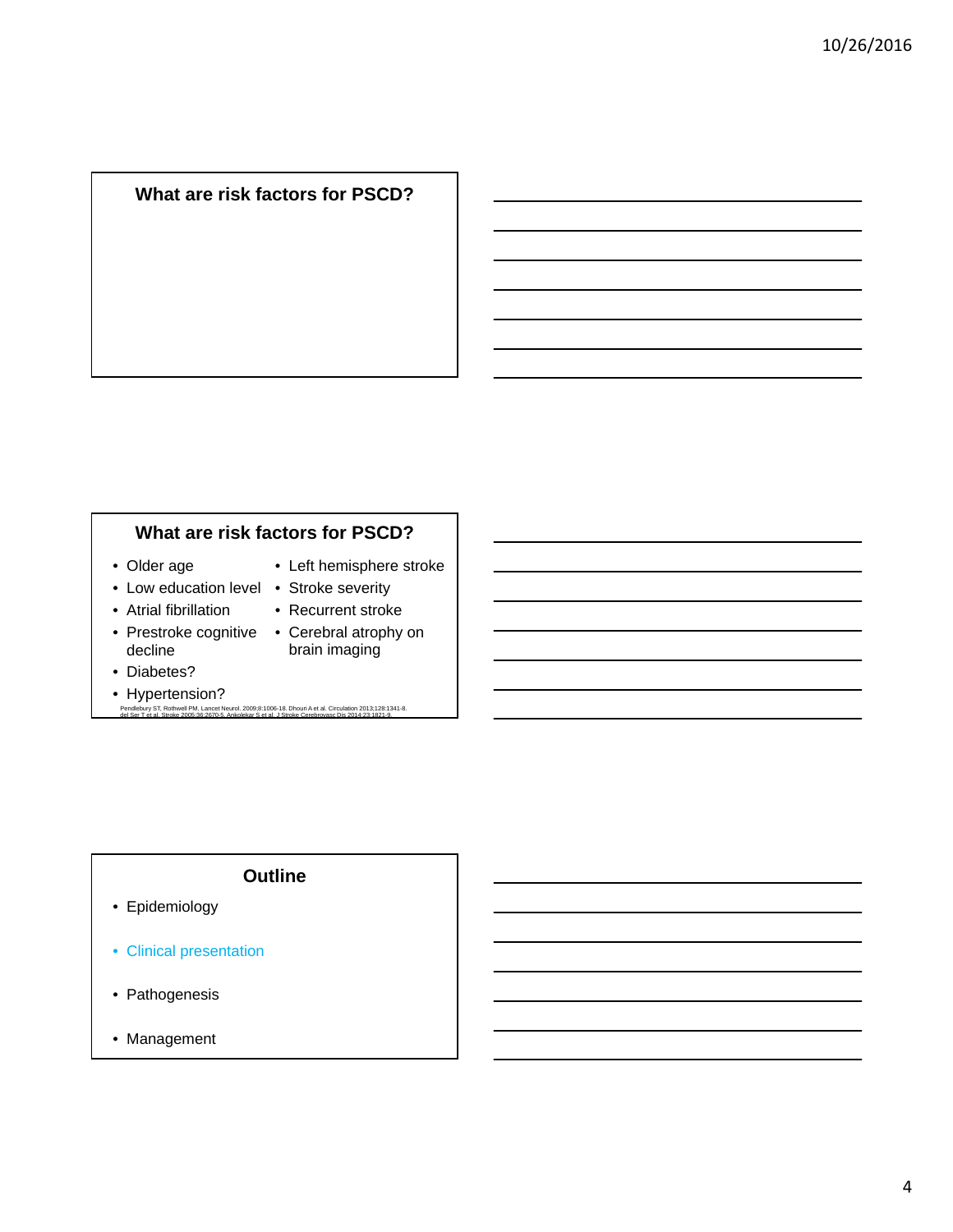#### **Cognitive effects of stroke are variable.**

All cognition domains can be affected:

- Executive function/processing speed
- Learning and Memory (working and verbal)
- Language
- Visuospatial function
- General mental status

Sachdev PS et al. Neurology 2004;62:912-919. Hachinski V et al. Stroke 2006;37:2220-2241. Reed BR et al. Brain 2007;130:731-9.

**Does cognitive decline after stroke persist for years?**



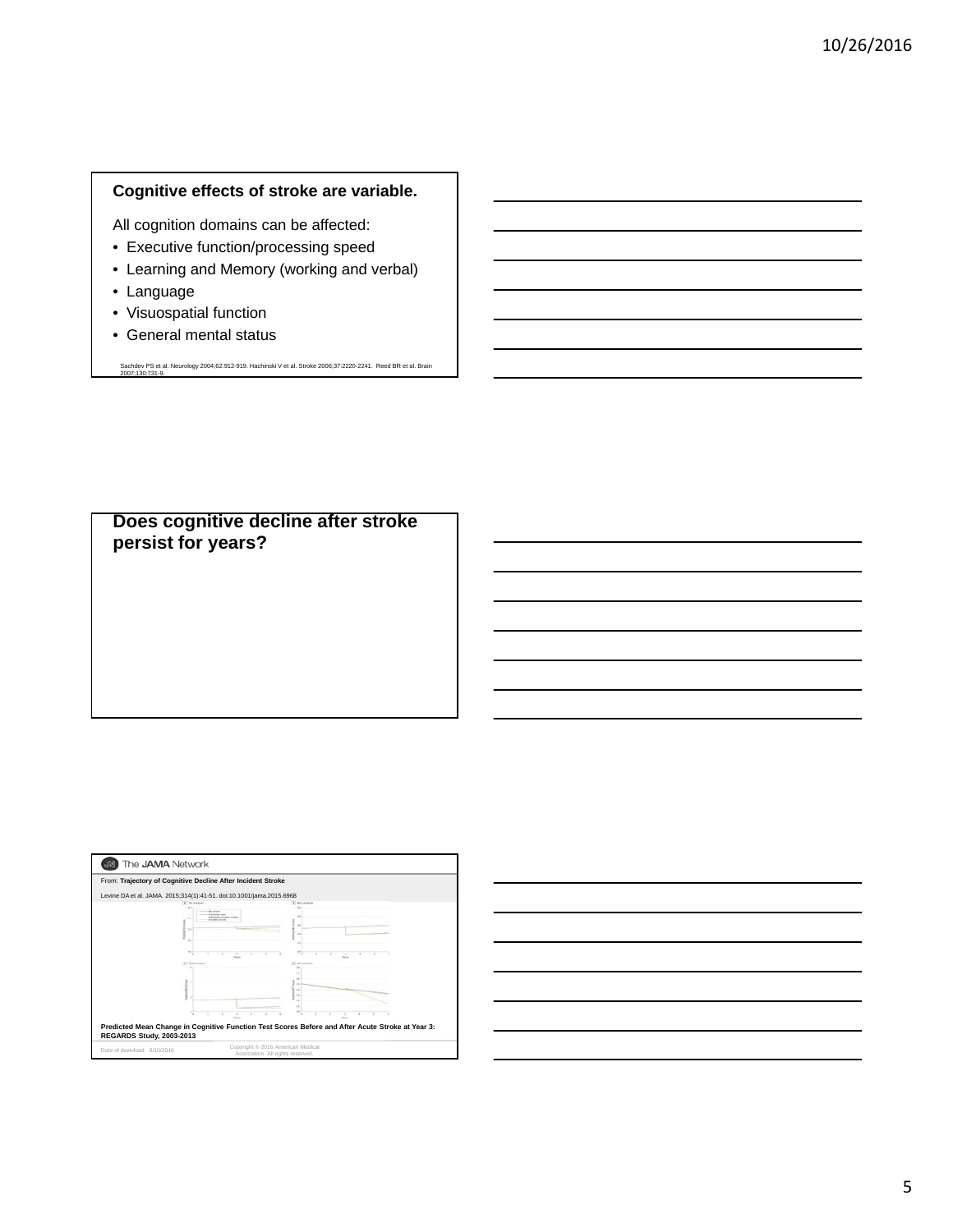| From: Trajectory of Cognitive Decline After Incident Stroke |                                                                                                                     |  |
|-------------------------------------------------------------|---------------------------------------------------------------------------------------------------------------------|--|
|                                                             | Levine DA et al. JAMA. 2015;314(1):41-51. doi:10.1001/jama.2015.6968<br>A 515 analysis                              |  |
| 6.0<br>5.5                                                  | No stroke<br>seemed Prestrike rate<br>following incident stroke<br>---- Incident stroke                             |  |
| <b>Predicted SIS Scores</b><br>5.0<br>4.5                   | *******************                                                                                                 |  |
| 4.0<br>REGARDS Study, 2003-2013                             | $\circ$<br>Years.<br>Predicted Mean Change in Global Cognition Test Scores Before and After Acute Stroke at Year 3: |  |

|  |  | <u> 1989 - Johann Stoff, deutscher Stoff, der Stoff, der Stoff, der Stoff, der Stoff, der Stoff, der Stoff, der S</u> |  |
|--|--|-----------------------------------------------------------------------------------------------------------------------|--|
|  |  |                                                                                                                       |  |
|  |  |                                                                                                                       |  |
|  |  |                                                                                                                       |  |
|  |  |                                                                                                                       |  |
|  |  |                                                                                                                       |  |
|  |  |                                                                                                                       |  |
|  |  |                                                                                                                       |  |

## **Does cognitive decline after stroke persist for years?**

• Incident stroke is associated with an acute decline in cognitive function and also accelerated and persistent cognitive decline over 6 years.

#### Levine DA et al. JAMA 2015;314:41-51.

### **Diagnosis requires testing.**

- Clinical practice guidelines and quality improvement programs recommend cognitive assessments for stroke patients before hospital discharge and also in postacute settings.
- Our work suggests stroke survivors warrant monitoring for mounting cognitive impairment years after the event.

```
Advanced Disease-Specific Care Certification Requirements for Comprehensive Stroke Center (CHC). Joint Commission<br>website, http://www.jointcommission.org. Miller EL et al. Stroke 2010:41:2402-48. Levine DA et al. JAMA 2015
```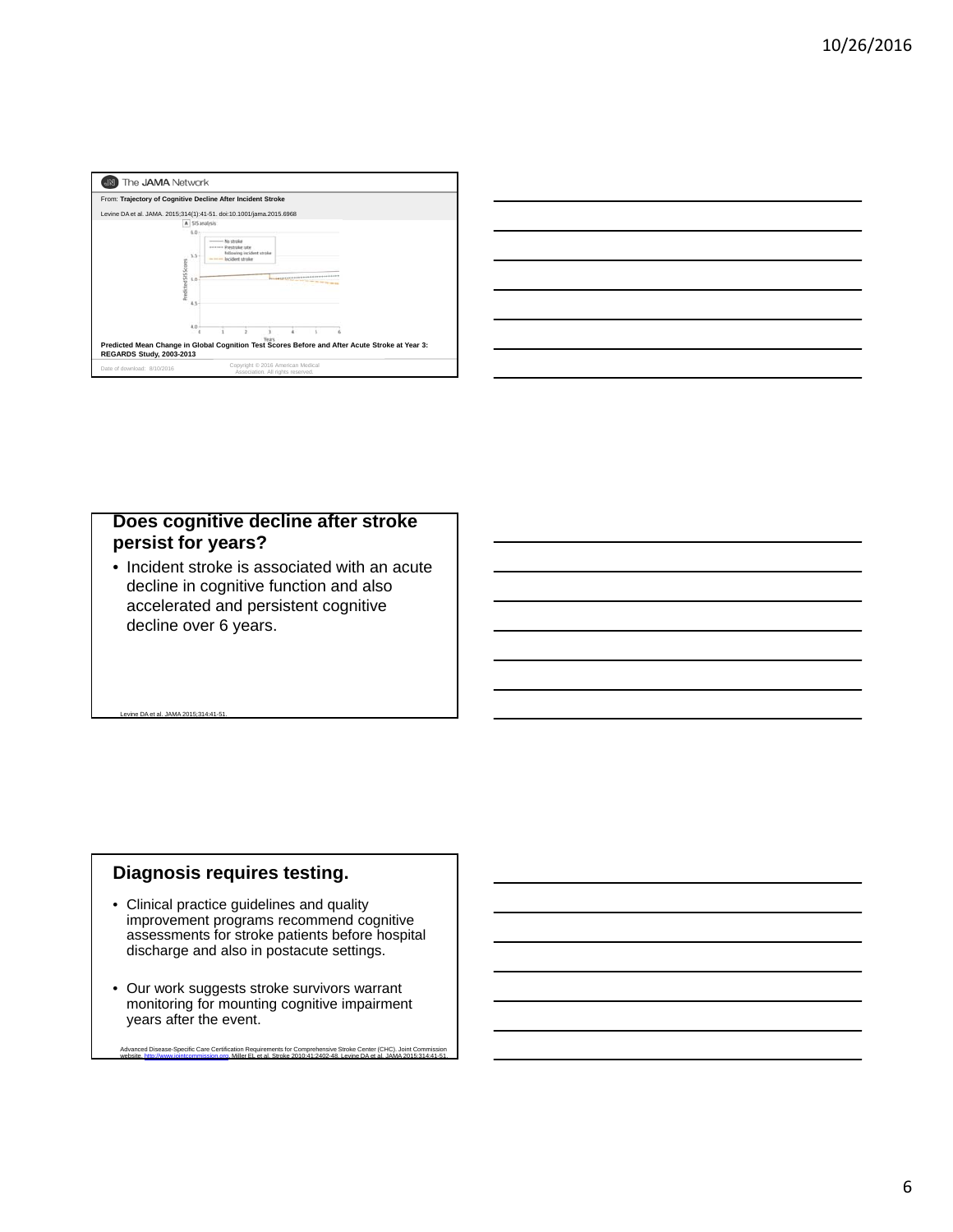## **Cognitive tests are recommended.**

- Montreal Cognitive Assessment (MoCA)
- Addenbrooke's Cognitive Examination-Revised
- Neuropsychological battery
- Mini-Mental State Examination (MMSE)
	- Highly correlated with MoCA (r=0.8) but has ceiling effect and less detects visuoexecutive dysfunction.

Mai M et al. Int J Stroke 2016;11:420-4. Pendlebury ST et al. Stroke 2010;41:1290-3. Pendlebury ST et al. Stroke 2012;43:464-9. Hachinski V et al. Stroke 2006;37:2220-41.

- Epidemiology
- Clinical presentation
- Pathogenesis
- Management



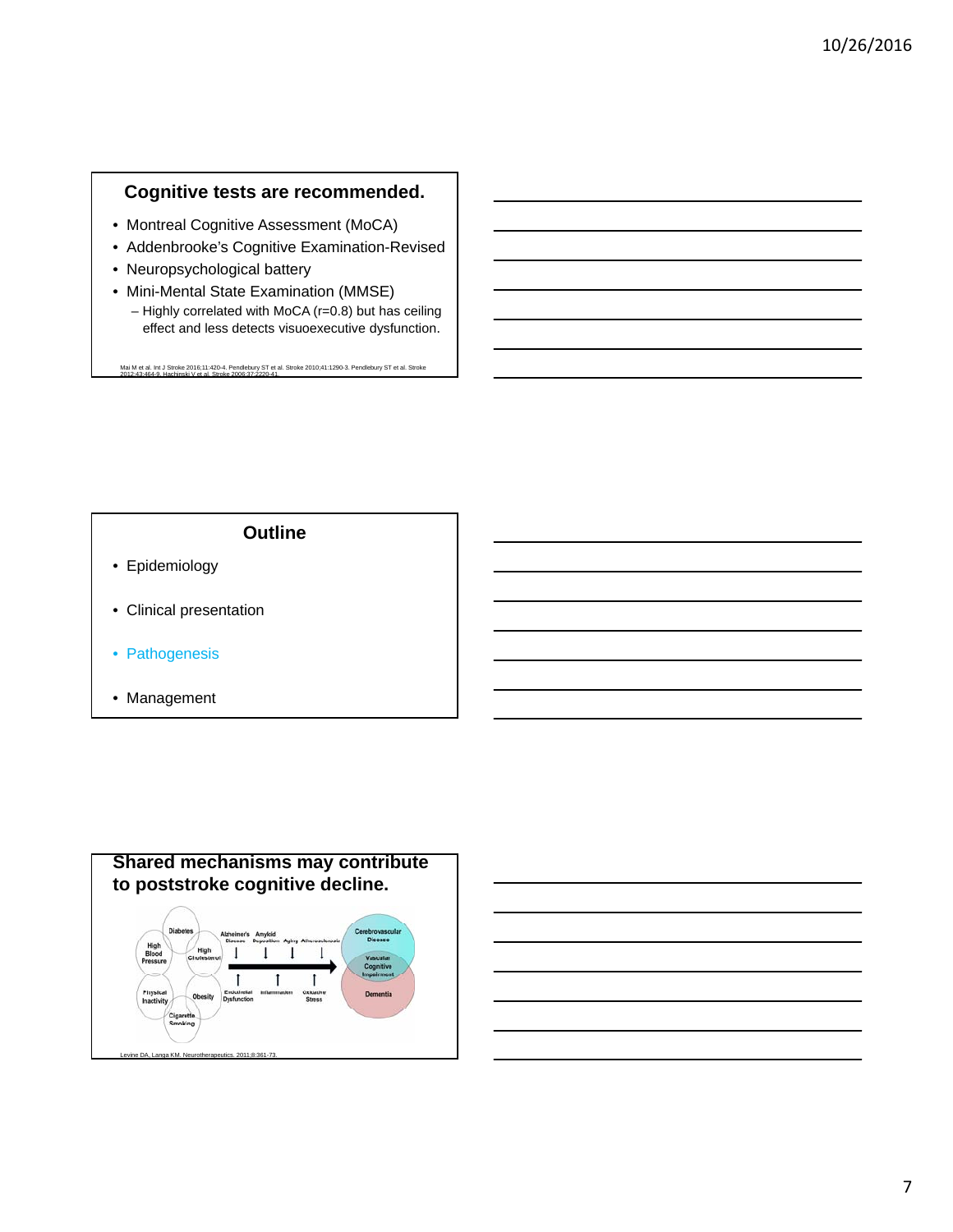## **Most dementia is mixed.**

- There are contributions by neurodegenerative disease, cerebrovascular disease, and comorbidity.
- Microinfarcts, microbleeds, and atrophy play key role.

Langa KM, Levine DA. JAMA 2014;312:2551-61. Knopman DS et al. Stroke. 2015;46:433-40. Launer L et al. Ann Neurol 2011 ;70:774-80.

#### **Outline**

- Epidemiology
- Clinical presentation
- Pathogenesis
- Management

#### **Evidence-based treatment is lacking.**

- Currently, no drug has proven effective in treatment of poststroke cognitive decline.
- Cognitive rehabilitation may help.
- Preventing recurrent strokes likely is effective.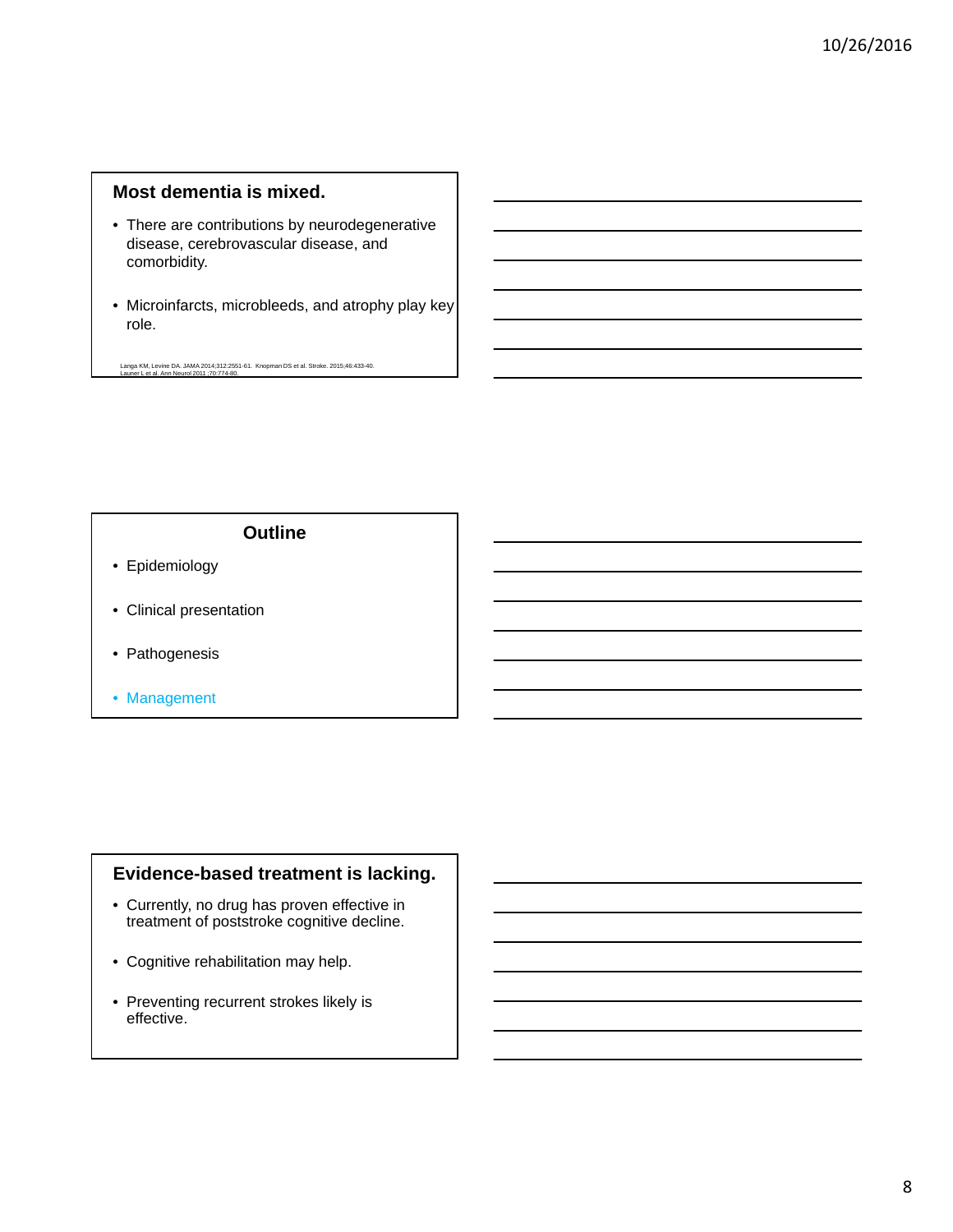## **Cognitive rehabilitation may help.**

- Cognitive training and rehabilitation represent possible therapies for PSCD.
- Cochrane reviews have found unclear effectiveness of cognitive rehabilitation and occupational therapy and insufficient evidence to evaluate individualized treatment. Loetscher T. Cochrane Database Syst Rev. 2013;(5):CD002842.. Chung CS et al Cochrane Database Syst Rev.<br>2013;(4):CD008391. Hoffmann T, et al. Cochrane Database Syst Rev 2010;(9):CD006430. Nair RD, Lincoln NB.<br>Cochrane Dat

## **Computer training is promising.**

• Computer-assisted cognitive training may improve cognitive scores perhaps by increasing functional connectivity of the hippocampus with the frontal lobe.

Lin Z et al. J International Medical Research 2014;42:659-68. Prokopenko SV. J Neurol Sci 2013;325:148-53.

• Larger trials with longer follow-up are needed.

|                                                                                                 | Active  | No. of Events/Total Participants<br>Placebo | Fautes<br>Active | Favors<br>Placebo | Risk Reduction<br>(95% CI), %  |
|-------------------------------------------------------------------------------------------------|---------|---------------------------------------------|------------------|-------------------|--------------------------------|
| Effects in All Participants<br>'Cognitive Decline With Recurrent Stroke"<br>"Cognitive Decline" | 48/3051 | \$6/3054<br>228/3051 248/3054               |                  |                   | 45 (21 to 61)<br>9 (-10 to 24) |
| All Cognitive Decline                                                                           |         | 276/3051 334/3054                           |                  |                   | 19 (4 to 37)                   |
| Effects in Subprouss<br>Combination Therapy<br>Single Drug Therapy                              |         | 144/1775 181/1774<br>132/1281 153/1280      |                  |                   | 22 (2 to 38).<br>$15(-8 + 34)$ |
| Hypertensive<br><b>Not Hypertensive</b>                                                         |         | 133/1464 164/1452<br>143/1587 170/1602      |                  |                   | 21 (0 to 38)<br>17 (-6 to 35)  |
| No Baseline Cognitive Impairment<br>Baseline Cognitive Impairment                               | 71/477  | 205/2574 244/2591<br>90/463                 |                  |                   | 18 (0 to 32)<br>27 (-2 to 48)  |

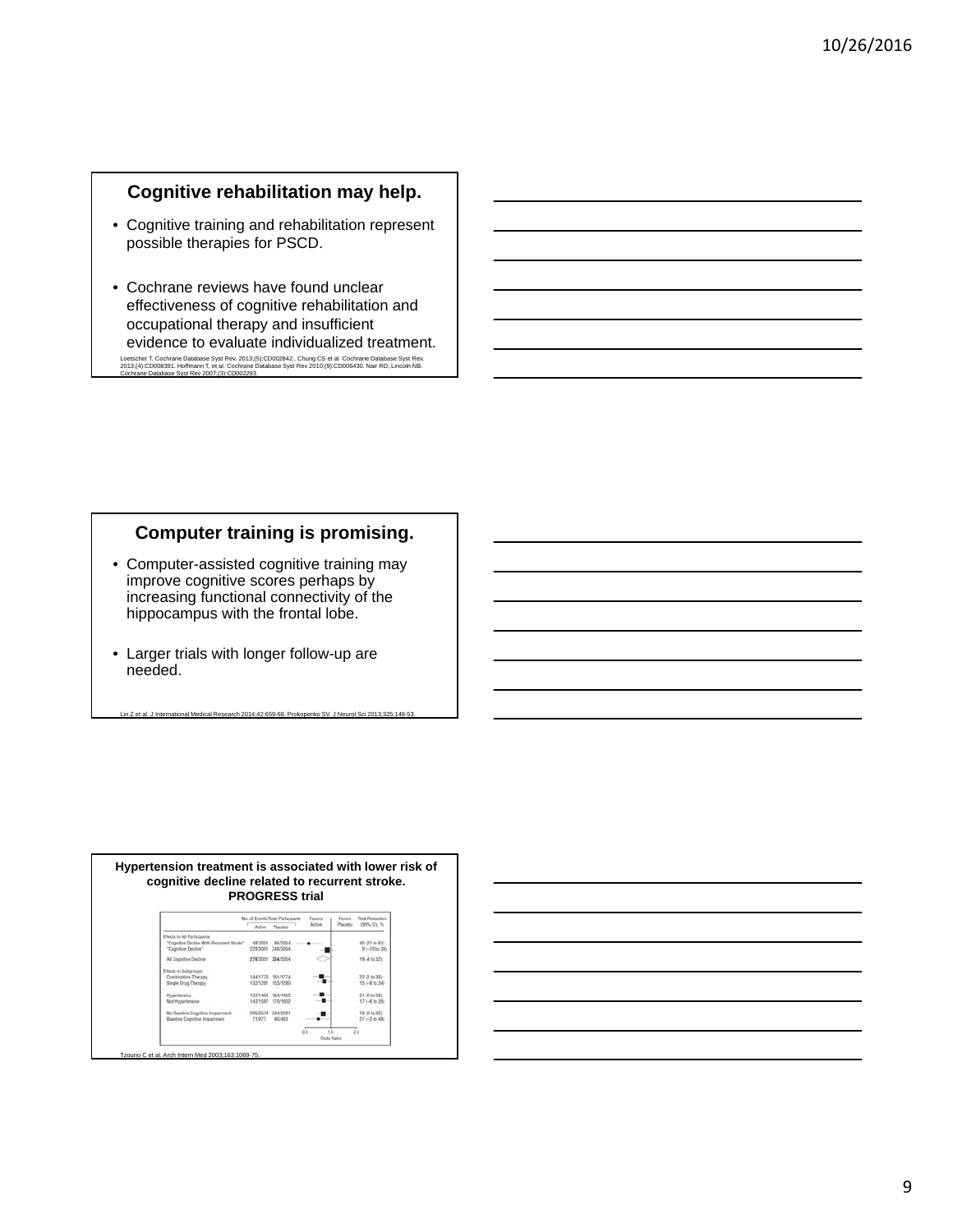

| <u> 1989 - Johann Barbara, martxa alemaniar argamento este alemaniar alemaniar alemaniar alemaniar alemaniar a</u>    |                                                                                  |  |  |
|-----------------------------------------------------------------------------------------------------------------------|----------------------------------------------------------------------------------|--|--|
|                                                                                                                       |                                                                                  |  |  |
| <u> Andreas Andrews Andrews Andrews Andrews Andrews Andrews Andrews Andrews Andrews Andrews Andrews Andrews Andr</u>  |                                                                                  |  |  |
|                                                                                                                       | ,我们也不会有什么?""我们的人,我们也不会有什么?""我们的人,我们也不会有什么?""我们的人,我们也不会有什么?""我们的人,我们也不会有什么?""我们的人 |  |  |
|                                                                                                                       |                                                                                  |  |  |
| <u>a sa salawan sa sana sa sana sa sana sa sana sa sana sa sana sa sana sa sana sa sana sa sana sa sana sa sana s</u> |                                                                                  |  |  |
|                                                                                                                       |                                                                                  |  |  |

#### **Some studies are negative.**

• The SPS3 trial (n=2916) found that short-term dual antiplatelet treatment or blood pressure reduction in patients with recent lacunar stroke was not associated with lower risks of cognitive decline.

#### Pearce LA et al. Lancet Neurol 2014;13:1177-85.

#### **Clinical trials have been negative.**

- The ASPIS trial (n=202) found no benefit of a 24-month multi-domain intervention focused on improving lifestyle and vascular risk factors on the incidence of poststroke cognitive decline compared with standard stroke care.
- Studies with a larger sample size are needed.

```
Matz K et al. Stroke 2015;128:1341-8.
```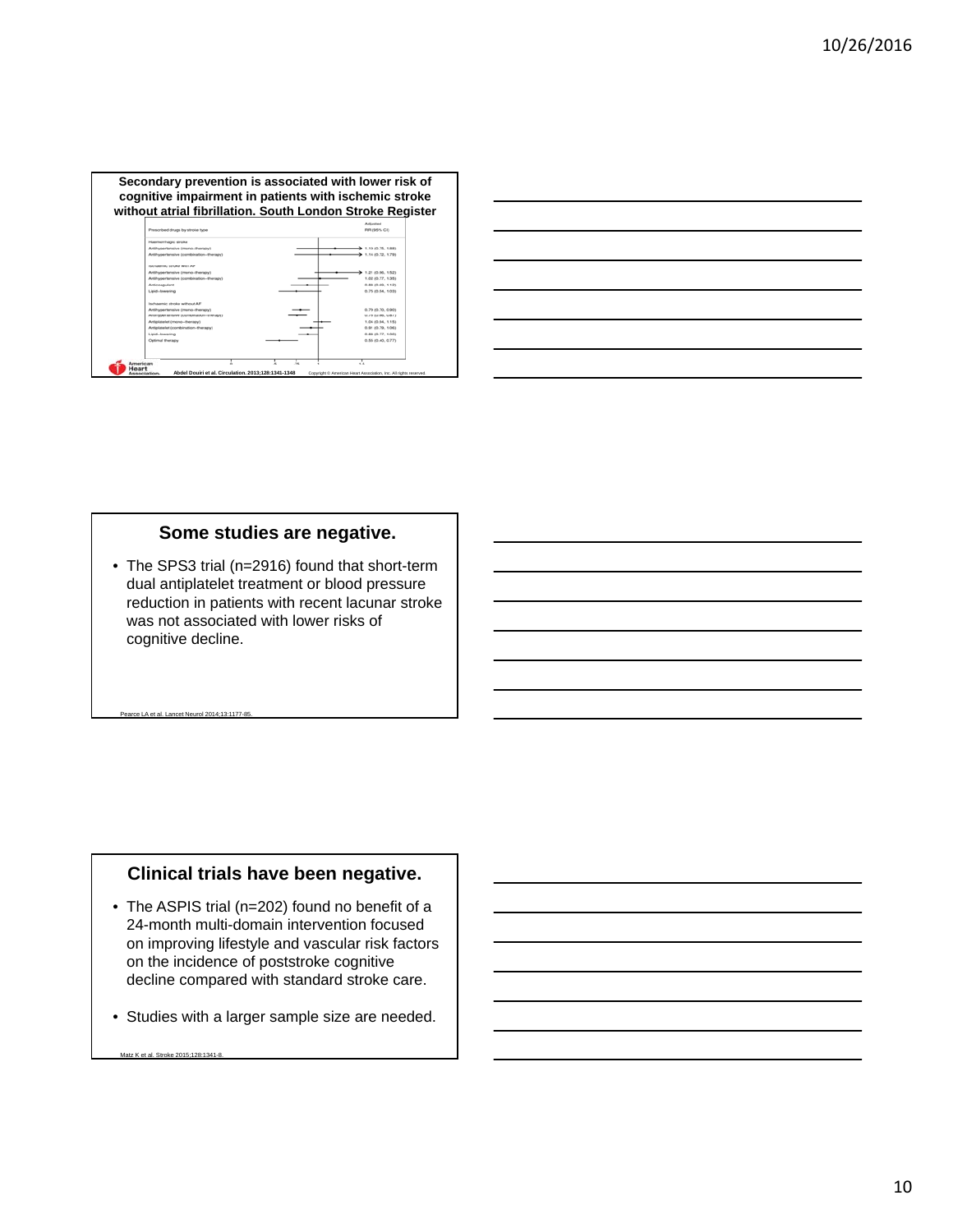## **Other interventions may help.**

- Diagnosis and treatment of depression.
- Reduction of polypharmacy.
- Aerobic exercise, mental activity, and social engagement.

Langa KM, Levine DA. JAMA 2014;312:2551-61. del Ser T et al. Stroke 2005;36:2670-5. Jorge RE et al . Arch Gen Psychiatry 2010;67:187–196.

## **The future is bright.**

- Many trials are ongoing.
- Some results are intriguing.
	- Citicoline: Although the drug seems to be safe and well tolerated, more study of its disease-modifying effects and mechanisms are needed.

Alvarez-Sabín J. Cerebrovasc Dis 2013;35:146-54. Jorge RE et al. Arch Gen Psychiatry 2010;67:187-96.

- Epidemiology
- Clinical presentation
- Pathogenesis
- Management